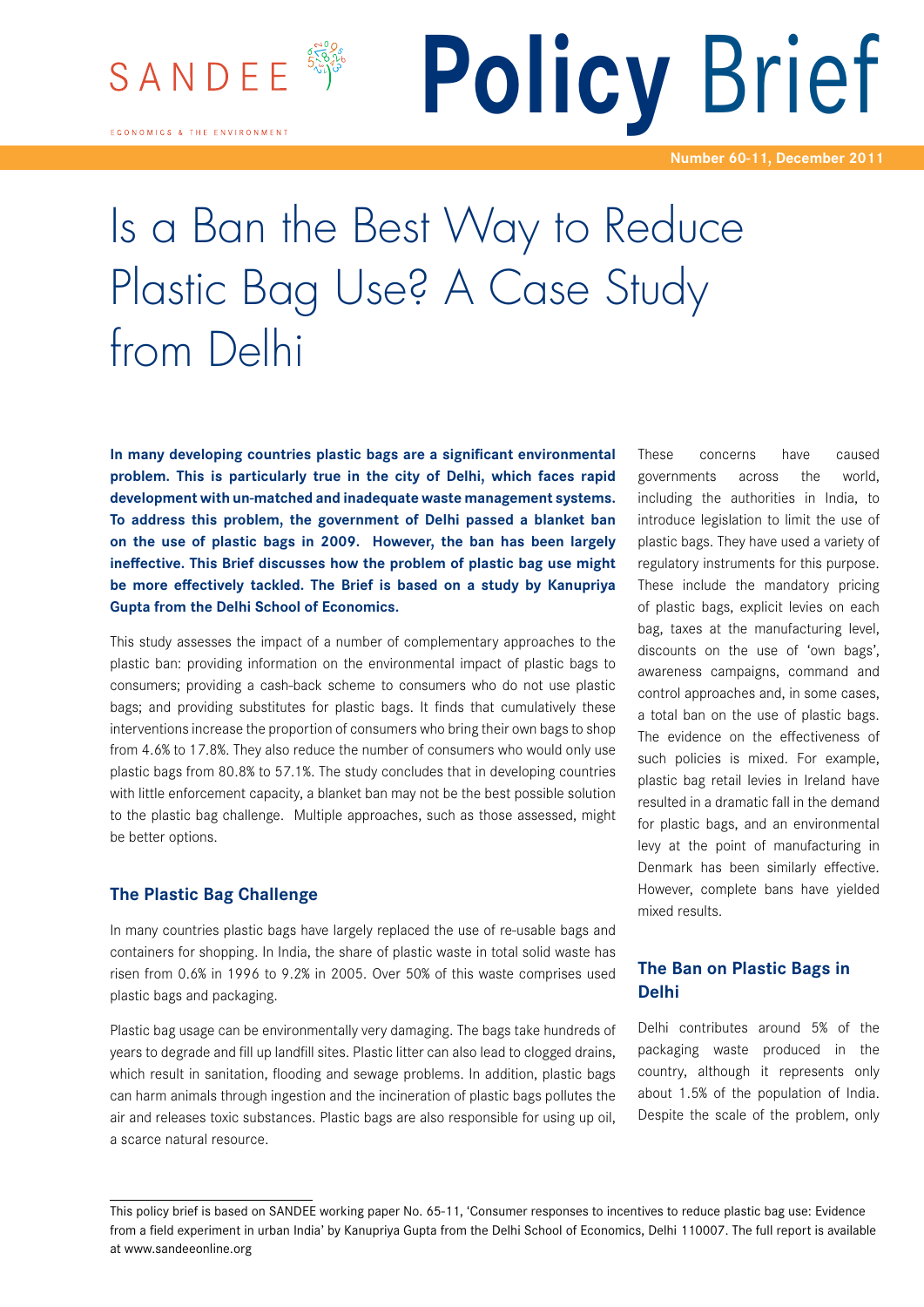## **Other Factors that Influence Plastic Bag Use**

The study looked at the factors that affected consumer behaviour with respect to the use of plastic bags (and their own bags). These factors included shop types, gender and employment.

In the sample of 180 shops, 70% were fruit and vegetable shops and 30% were grocery shops. The average value of purchase per plastic bag was INR 40. The study found that consumers used more plastic bags per rupee in the case of fruit and vegetable shops (at INR 30) than at grocery shops (at INR 67).

A significantly higher proportion of consumers brought their own bags for grocery shopping than for fruit and vegetable shopping (4.9% in the fruit and vegetable shops and 20.8% in grocery shops). This shows that consumers are comfortable using more reusable bags for grocery items but find plastic bags indispensable for fruits and vegetables, especially soft and small vegetables and wet purchases like cottage cheese and cut pumpkin.

The study also found that women were more receptive to interventions (the initiatives to reduce bag usage) compared to their male counterparts. However, even in the control shops, women used their own bags more than men. This pattern continued in the intervention shops with about 11.9% of females and 9.7% of males using reusable bags.

The interventions had a maximum impact on the non-working-age population in the treatment shops. The highest proportion of individuals getting their own bags was amongst those aged less than 20 and more than 60. This suggests that the younger generation and senior citizens might be either more environmentally conscious or more receptive to messages about the environment.

When the impact of occupations was assessed, it was found that people who were non-earners - students, housewives and the retired - appeared to be most affected by the study interventions. This complements the findings relating to age. In the case of the income category, it was again the non-earning category that showed the maximum influence from the interventions and switched most readily to using their own bags.



recently was there a surge of political and administrative will to curtail plastic litter in the city. In August 2008, the Delhi High Court directed the state to raise the minimum thickness of plastic bags from 20 to 40 microns. Five months later, on the 7th of January 2009, it ordered a complete ban on the use of all plastic bags within market areas. Unfortunately, this ban has been ineffective. The study finds that some 94% of consumers continue to use plastic bags in blatant violation of existing rules.

## **Looking at Alternatives to a Ban**

Since the ban is ineffective, the study focused on alternate strategies to reduce plastic use and wanted to find out if they would work. The study team assessed three different approaches and looked at their impact both individually and cumulatively. The approaches were: (i) the provision of information about the environmental impact of plastic bag use, (ii) a cash-back scheme to encourage people to stop using plastic bags, and (iii) the provision of substitutes for plastic bags. Each approach addressed a different problem – lack of information, lack of incentives and lack of cheap alternatives. It was hypothesized that the three approaches would together have a strong effect.

To test the impact of the policies – and their cumulative effects – the researchers conducted a series of field experiments. These were done in four randomly-selected neighbourhoods in Delhi (that were covered by the government ban) and one in National Capital Region (Ghaziabad) that did not fall within the capital's administrative boundaries and was therefore not within the area covered by the ban.

## **Plastic Bag Use in Fruit and Vegetable and Grocery Shops**

The field experiments were conducted in three randomly selected market areas within the five neighbourhoods (15 market areas in all) in and around Delhi. In each market 12 fruit and vegetable and grocery shops were chosen at random, making for a total sample of 180 fruit and vegetable and grocery shops. A sub-sample of markets was chosen as the 'treatment' group, while others were control groups.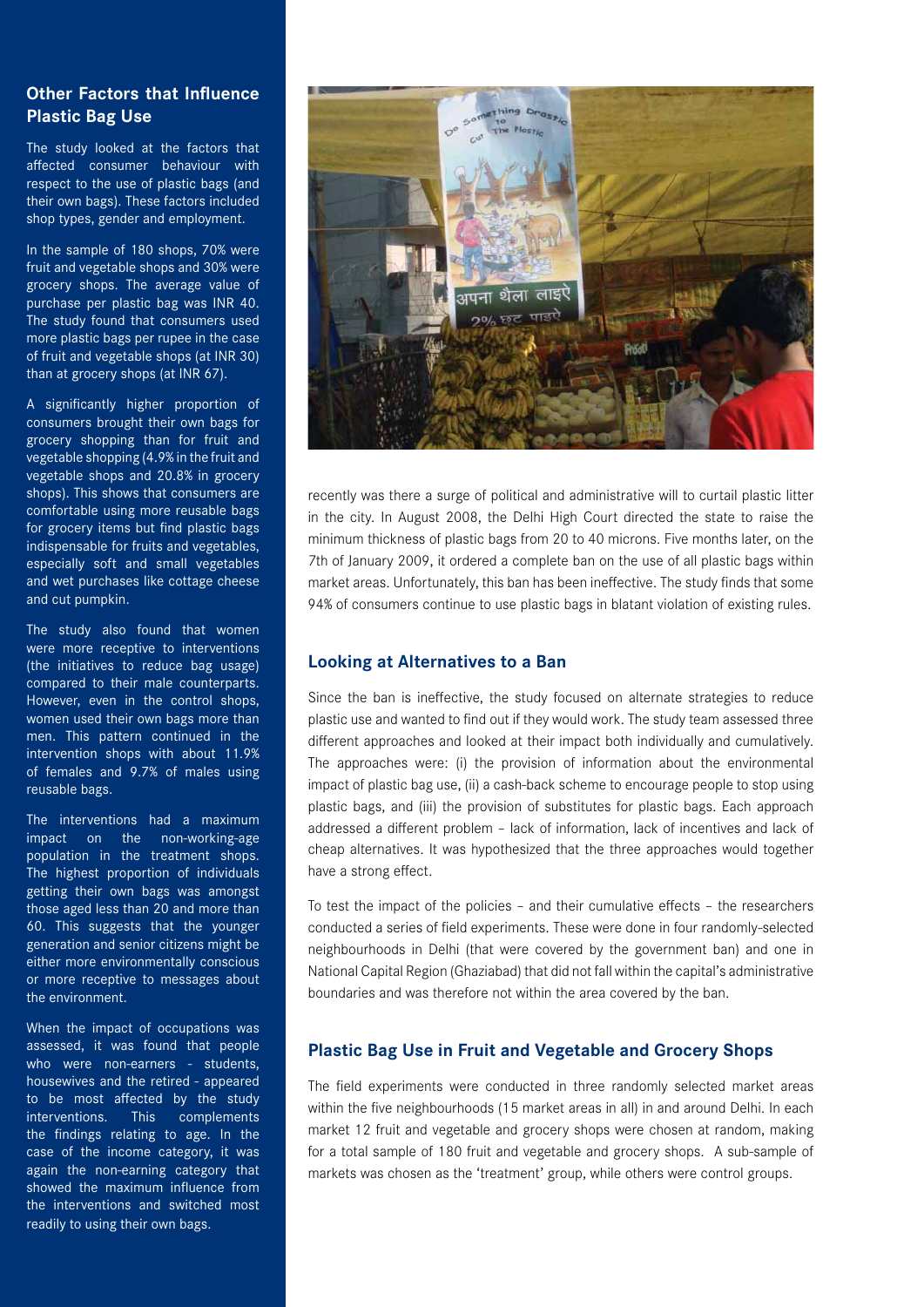#### **Figure 1: The Experimental Design**



The experiment involved several stages: First a two-week baseline survey was used to record transactions in each shop and the different types of bags that consumers used. In the next phase, information on the environmental impact of using plastic bags was provided to consumers in the treatment markets. Following this 'information treatment', alternate choices were introduced.

### **Cash-back Schemes and Plastic Bag Alternatives**

After two weeks of 'information treatment', a cash-back scheme was introduced in six of the nine 'information shops' in each treatment market (information provision was continued). Under the cash-back scheme, a consumer who was not using a retailer-provided plastic bag received 1% or 2% of the value of his or her purchase as cash-back.

After two weeks of this cash-back treatment, an alternative to plastic bags (reusable cloth bags) was introduced in each treatment market. This was only done in three out of the six 'information and cash-back' shops (information and cash-back schemes were continued). The shops sold these cloth bags to the consumers at the cost price of INR 15 per bag. However, cash transfers of INR 3 per bag were given as an incentive to the shops that participated in the cloth bag treatment.

Five weeks after the last stage of the study a two-week follow-up survey was done to find out if the behavioural changes observed during the study period had persisted.

## **Low-Cost Interventions can Work**

The results from analysing consumer behaviour in the treatment and control shops show that the cash-back scheme was the most effective intervention and that it reduced plastic bag usage by 5.5%. The cloth bag and information schemes reduced plastic bag use by 4.5% and 3.5% respectively. Cumulatively, the three schemes increased the proportion of consumers bringing their own bags from 4.6% to 17.8%. On the other hand, plastic bag usage came down from 80.8% to 57.1%.

The study shows that information highlighting the environmental impacts of plastic bag usage can influence consumer behaviour. In other words, relatively low cost interventions can change consumer attitudes towards